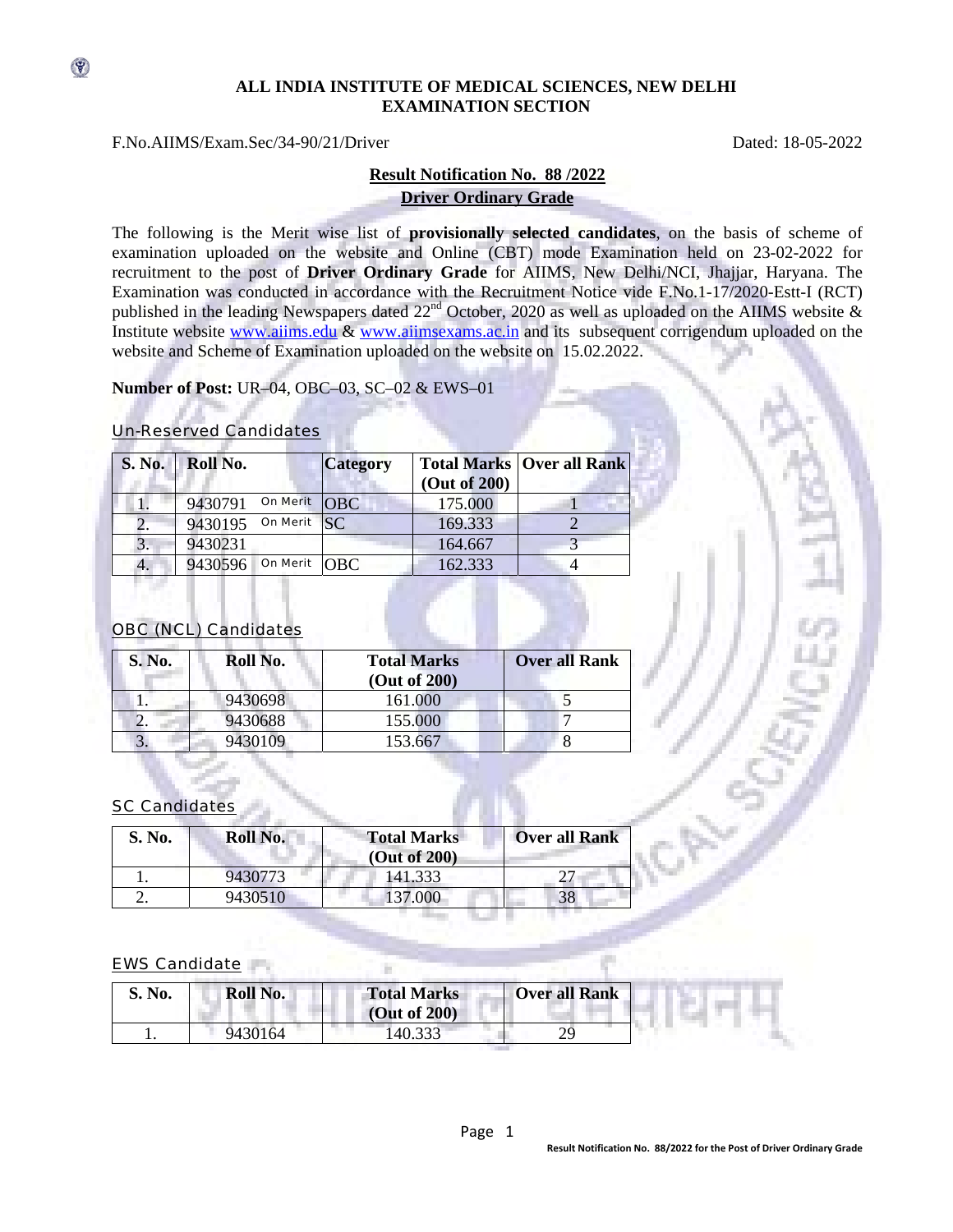## **IMPORTANT:**

- 1. This result is provisional and is being declared on the basis of information filled by the candidate in their Online Registration Form and provisionally permitted to appear in the online (CBT) mode Recruitment Examination without screening of their Online Registration Form. However, their candidature is subject to fulfillment of the eligibility conditions as laid down in the advertisement as well as subsequent memorandum received from Recruitment Cell.
- 2. Candidates applying under any of the reserved category viz. **SC/OBC/EWS** will be considered subject to submission of valid Caste certificate as per prescribed format issued by the competent authority.
- 3. The Candidature of **OBC (NCL)** candidates shall be subject to following:-
	- $\triangleright$  The vacancies are being advertised in financial year 2020-2021, therefore, valid NCL-OBC certificate issued during the period from 1.4.2020 to 31.3.2021 will be considered valid.
	- $\triangleright$  Candidature who have NCL-OBC certificate issued before or after this period (i.e 1.4.2020 to 31.3.2021), will not be considered valid for the said advertisement.
	- ¾ Candidates applying under OBC category must produce OBC certificate / Non-Creamy layer certificate, in English / Hindi, in the format provided by the DoP&T vide O.M. No. 36036/2/2013-Estt. (Res.) dated 30.05.2014 and further clarification issued by DoP&T OM No. 36036/2/2013-Estt(Res-I) dated 31.03.2016.
	- ¾ Certificate must be valid for employment in Central Government Institutions. OBC candidate's eligibility will be based on Castes borne in the Central List of Govt. of India. Their Sub-caste should also match with the entries in Central List of OBC, failing which their candidature as OBC candidate will not be considered.
	- The OBC certificate should clearly show that the applicant does not belong to the Creamy Layer.
- The Candidature of Economically Weaker Section (EWS) candidates shall be subject to following:-
	- ¾ The vacancies advertised under EWS Category are as per the instructions issued by DoPT, Ministry of Personnel, Public Grievances & Pension, Govt. of India, vide OM. No. 36039/1/2019-Estt (Res), dated 31.01.2019.
	- ¾ Application under EWS category will be considered subject to submission of Income and Assets certificate as per prescribed format issued by the competent authority and subject to verification of authenticity of the certificate by the issuing authority. As per DoP&T OM No. 36039/1/2019-Estt (Res), dated 31.01.2019, the crucial date for submitting income and asset certificate by the candidate is the closing date for receipt of application for the post, except in cases where date is fixed otherwise. Therefore, a valid EWS certificate will be the one which has been issued by the competent authority, as prescribed by the GOI/DOPT, on or before the last date of submission of online application i.e. 19.11.2020\*.
	- $\triangleright$  Candidature who fail to produce valid EWS certificate will not be considered for reservation under this category.
	- ¾ Therefore, EWS candidate must ensure that they have a valid EWS certificate on or before the last date of submission of application.
	- $\triangleright$  AIIMS, New Delhi reserves the right to disallow a candidate, in case the caste certificate is found to be invalid.
	- \*As the last date of filling up applications was extended from 20.11.2020 to 01.12.2020 for all New Registrations done w.e.f. 20.11.2020 onwards, eligibility in all respect will be determined as on closing date of application which was 01.12.2020.